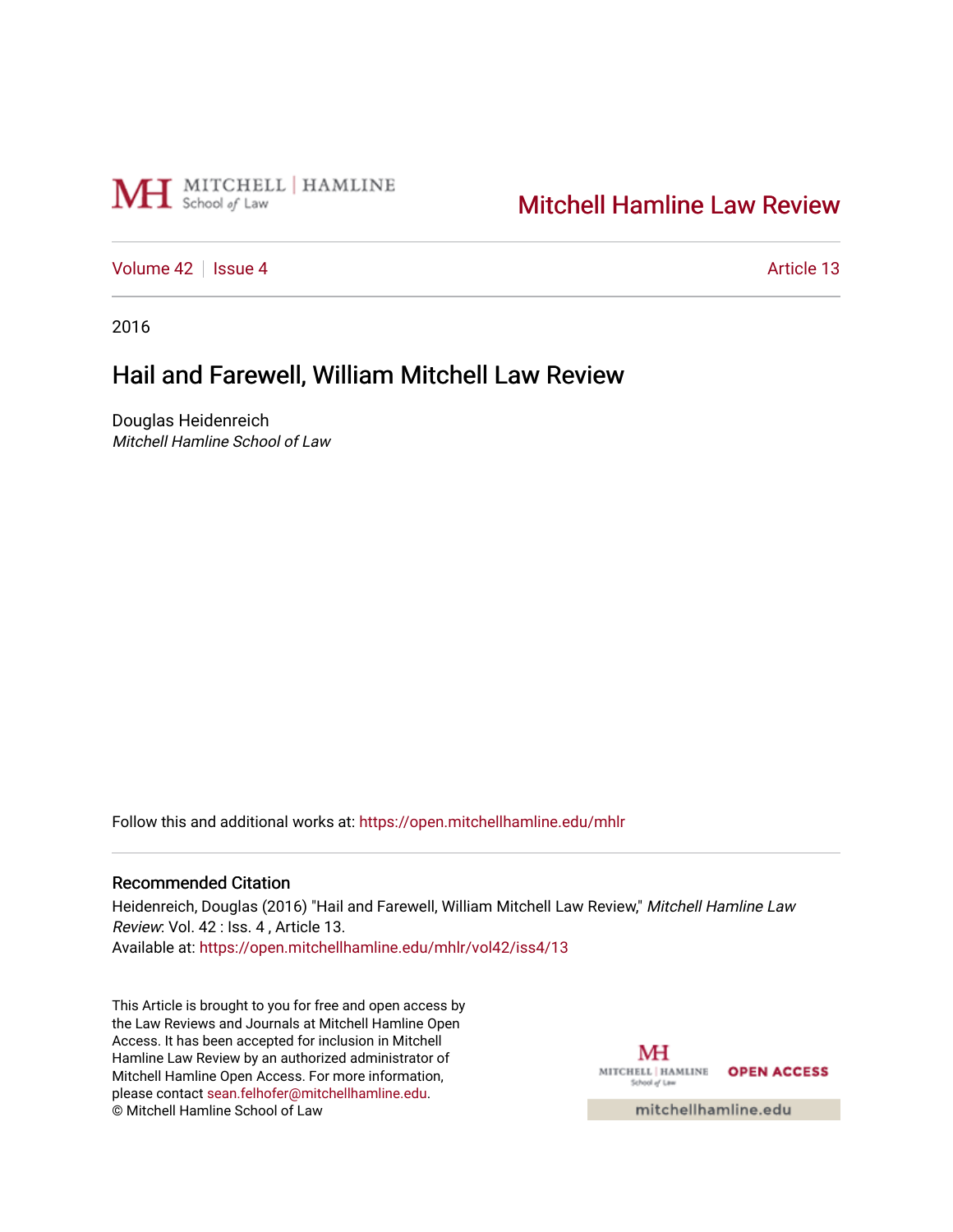#### **HAIL AND FAREWELL,** *WILLIAM MITCHELL LAW REVIEW*

### Douglas Heidenreich†

Being the oldest person around the law school (either William Mitchell College of Law or the nascent Mitchell Hamline School of Law) is an advantage and a disadvantage. It is an advantage because people, though often bored and searching for an escape, feel like the wedding guest held by the piercing gaze of the Ancient Mariner, compelled to listen when you start to ramble about the old days. It is a disadvantage because people expect you to remember and comment upon the old days, like a well-trained dog responding to the command, "Roll over." I have been in this situation for some years, and thus I have been asked to write something for this final issue of the *Law Review* under William Mitchell leadership.

When I agreed to provide some thoughts for this final issue, I asked for copies of what I wrote as an introduction to the first issue of the *Law Review* in 1974. I discovered that my comments on that first-ever issue of the publication constituted a paean to those intrepid students who, doubtlessly not appreciating the difficulty of the task that they were undertaking, had entered choppy, uncharted waters, guided by their captain, the then-young professor Mike Steenson. Against all odds,<sup>1</sup> they produced an excellent product. And they and their successors continued to produce a high-quality journal that was, contrary to the traditional standard, useful to courts and practitioners.<sup>2</sup>

 <sup>†</sup> Professor Heidenreich has been on the Mitchell Hamline faculty for over fifty years. He was President and Dean of William Mitchell College of Law from 1964 to 1975.

 <sup>1.</sup> William Mitchell College of Law was a night law school; its students were, almost without exception, part-time students who came on four evenings each week from their "day jobs" to night law classes. How could these students find the time and energy to produce anything, much less a fine, useful publication?

 <sup>2.</sup> The great twentieth century law professor and iconoclast, Fred Rodell, once wrote, "I suspect that the law reviews will keep right on turning out stuff that is not fit to read, on subjects that are not worth the bother of writing about them."